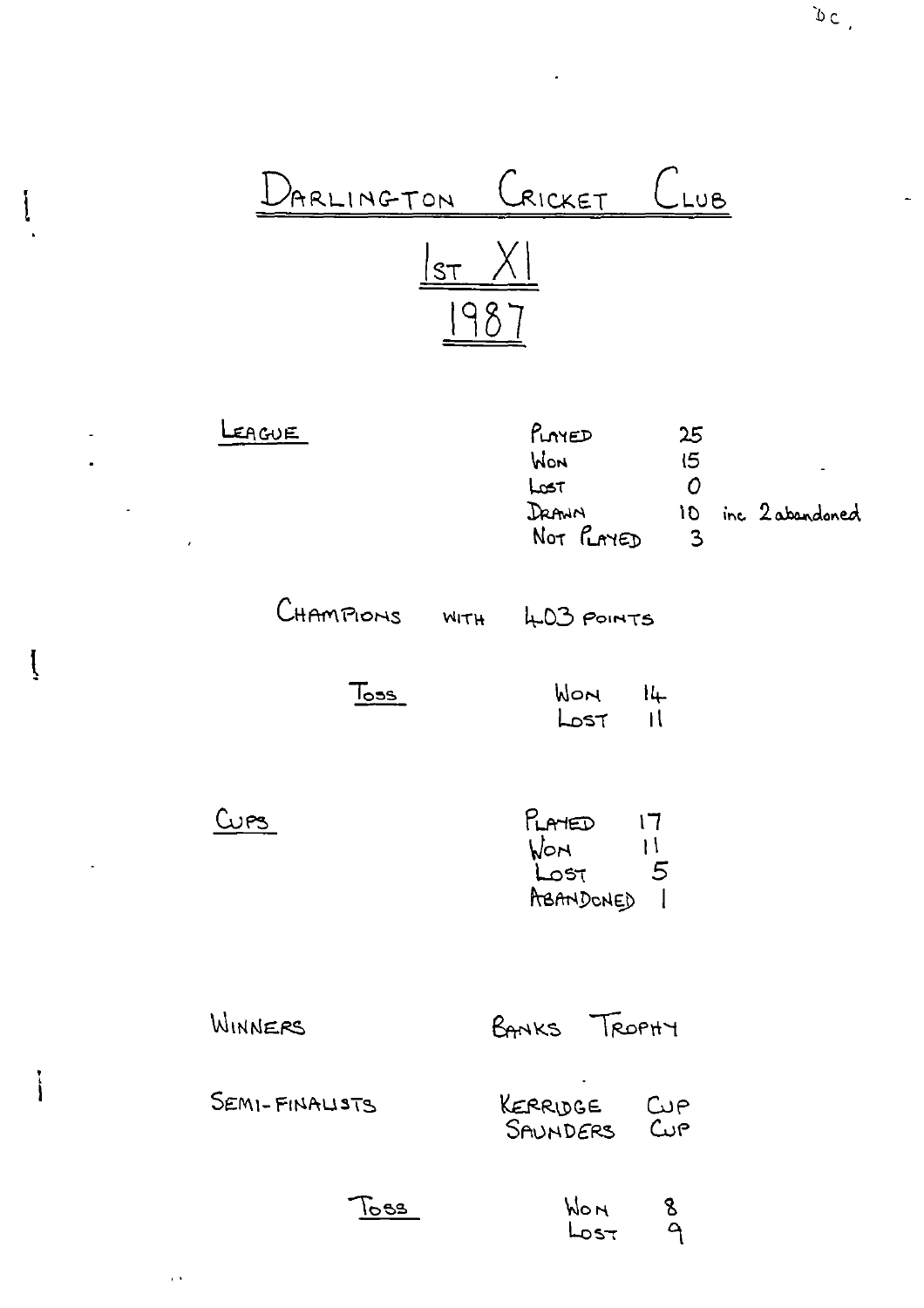#### LEAGUE

|                    |         |        |      | Highest      | net    | Conp |               | Balls   | مكالعا   |            | number of |
|--------------------|---------|--------|------|--------------|--------|------|---------------|---------|----------|------------|-----------|
|                    | Matches | $ln^3$ | Runs | <b>Score</b> | $0$ uk | Inn  | <u>Avenac</u> | ત્વિજ્ય | ሌ∩       | <u>م ا</u> | <u>6s</u> |
| $J$ W. LISTER      | 25      | 25     | 1023 | $12+$        | የ      | 16   | 4394          | 1847    | $1 - 61$ | 137        |           |
| $T.S.$ HnosenE     | _23     | 23     | 734  | ფ*           | ۹      | 14   | $52 + 3$      | 1385    | । ४१     | 95         |           |
| <b>N.A RIDDELL</b> | ٣       | 18     | 44   | 86           | 2      | 16   | 41 81         | 1019    | । ऽ1     | 70         | 10        |
| J R. SNGLETON      | 2ు      | 13     | 2וס  | 80°          | 4      | ٩    | 2333          | 473     | 2.25     | د2         |           |
| G MOODY            | 25      | i o    | 131  | محما         | 4      | b    | 21.33         | $20 +$  | 1.56     | 5          |           |
| T. W. BLACKBURN    | 18      | 11     | 83   | 31           | 5      | ها   | 1467          | 359     | 408      | 5          |           |
| A R. FOTHERGILL    | 20      | ١o     | 88   | 22           | 2      | g    | N             | $15 -$  | 1.75     | 5          | 2         |

 $\overline{a}$ 

#### Also betted

| D C.S. EVERALL | ι. | Ь            | Ч.          | $32^{\circ}$             |   | 3       | 22   | ما ا ا | いてん             | 5 |           |  |
|----------------|----|--------------|-------------|--------------------------|---|---------|------|--------|-----------------|---|-----------|--|
| SG FostER      | L  | 4            | ŀЯ          | 27                       |   | 3       | 1633 | 103    | 210             |   | ٠         |  |
| J B.GRRLAND    | 17 | ù.           | $3+$        | 26                       |   | 3       | ॥ 33 | To     | 20 <sub>1</sub> | 3 | $\bullet$ |  |
| J JOHNSTON     | 24 | 4            | ما          | $2^{\tau}$               | 3 |         | 6    | $34 -$ | 5.7             |   | $\bullet$ |  |
| M.W.HATCH      | 21 | $\mathbf{z}$ | ₩           |                          |   |         | ⊬    | $24 -$ | ۰b              |   | ٠         |  |
| A RAINE        | 3  |              | 2           | $\mathfrak{L}^{\bullet}$ |   | $\circ$ |      | 2      |                 | ٠ |           |  |
| K. Morr        | ಖ  |              | $\circ$     | 0"                       |   | $\circ$ |      |        |                 | ٠ |           |  |
| $N.M$ WHALEY   |    |              | $\mathbf o$ | σ*                       |   | Đ       |      | ٥      |                 | ٠ |           |  |

### Played but did not bat

 $\mathbf{3}$ 

 $\bar{\rm t}$ 

 $\mathbf{I}$ 

 $\overline{\mathbf{I}}$ 

- J STRINSBY
- A BIGLIN
- J. EDWARDSON
- R. WILSOM

| RUNS SCORED FOR | WICKETS LOST | <u>Av</u> |
|-----------------|--------------|-----------|
| 3364            | 86           |           |



÷.

Ŷ,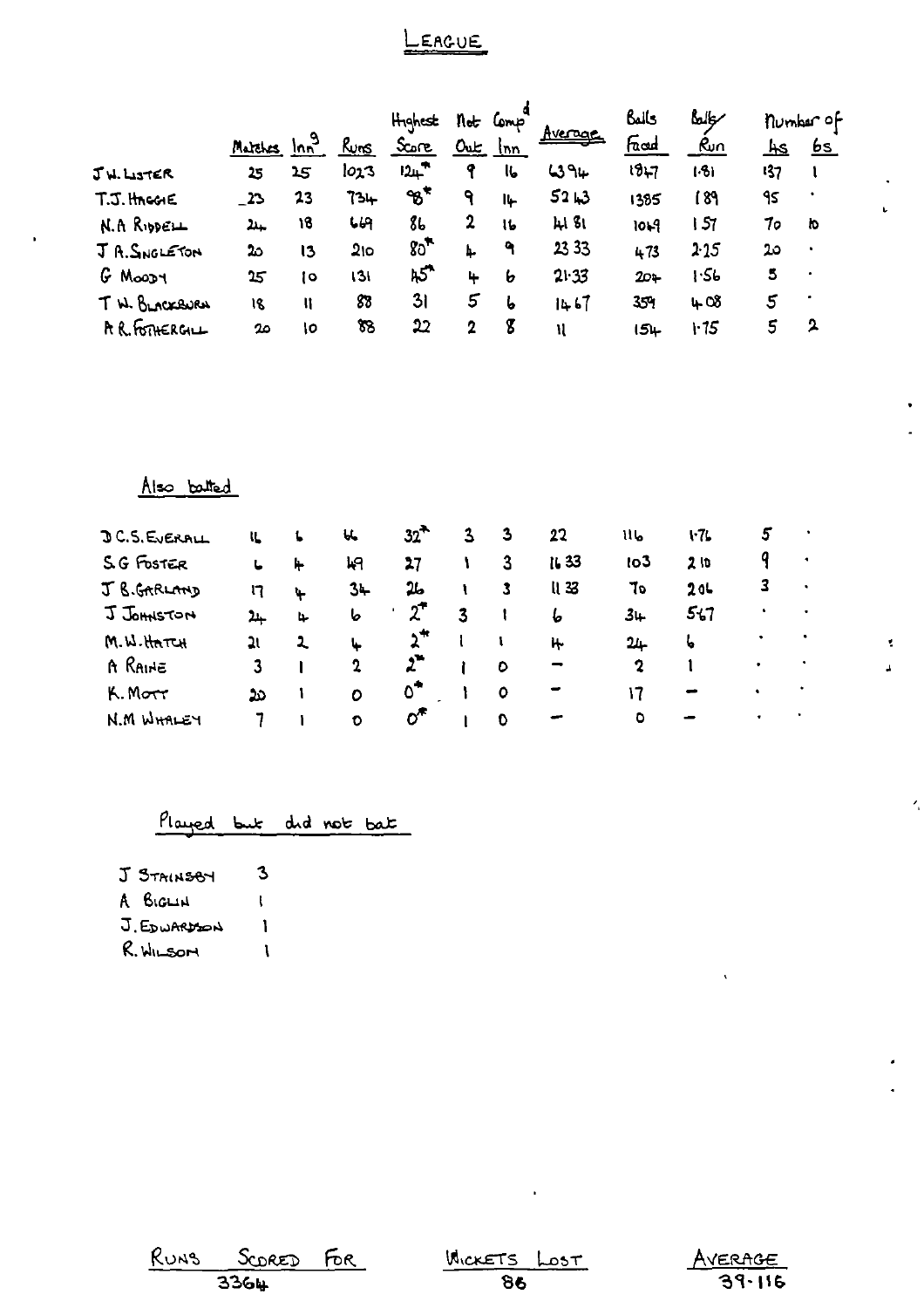|                              |                    |                         |                            |                |                         |               | عمى      | Rung            |              | number         |
|------------------------------|--------------------|-------------------------|----------------------------|----------------|-------------------------|---------------|----------|-----------------|--------------|----------------|
|                              | balls              | Overs                   | Mdn                        | <u>Runs</u>    | <b>WLL</b>              | <u>Avenge</u> | Bowling  | Over            |              | ho Mides       |
| <b>J</b> JOHNSTON            | 2190               | 3,22                    | 10 <sub>1</sub>            | 198            | Τ۹                      | $10 - 10$     | $7 - 29$ | 220             | $\mathbf{b}$ | f.             |
| M IN HATCH                   | 2035               | 3332                    | 101.                       | ص8             | $\iota$                 | 1303          | $7 - 35$ | 2.58            | 31           | $\overline{2}$ |
| G. Moosy                     | 591                | 982                     | $\mathbf{17}$              | 35             | 18                      | 20 28         | $7 - 44$ | 371             | V            | $\bullet$      |
| K.Mott                       | $8+4$              | 1395                    | $\boldsymbol{\mathcal{X}}$ | 477            | $\mathfrak A$           | 22.73         | $5 - 12$ | 3.41            | 4            | $\mathbf{I}$   |
|                              |                    |                         |                            |                |                         |               |          |                 |              |                |
| Also bouled                  |                    |                         |                            |                |                         |               |          |                 |              |                |
| <b>N. M. WHALEY</b>          | 12                 | $\overline{\mathbf{z}}$ | $\circ$                    | $5^{\circ}$    | 1                       | $\mathcal{S}$ | $1 - 5$  | 25              |              |                |
| J.W. LISTER                  | 3                  | 214                     | JO                         | 3 <sub>b</sub> | $\mathbf 2$             | 18            | $1 - 1$  | 14              |              |                |
| T.J. HAGGIE                  | 8 <sub>b</sub>     | ١Ļ                      | 1                          | b4             | $\overline{\mathbf{z}}$ | 32            | $2 - 5.$ | 457             |              |                |
| A RAINE                      | $\mu$ <sub>2</sub> | 7                       | ۰                          | 33             | ŧ                       | 33            | $1 - 33$ | 4.71            |              |                |
| S G FOSTER                   | 3 <sub>o</sub>     | 6                       | 3                          | 15             | o                       | ∽             | $0 - 5$  | 2.5             |              |                |
| T. W. BLACKBURN              | 6                  | $\mathbf{I}$            | $\bullet$                  | $\mathbf{I}$   | $\circ$                 | ⊷             | $O - 1$  | L               |              |                |
| J.B GARLAND                  | ι                  | ۱                       | ۰                          | $\overline{z}$ | ٥                       |               | $0 - 2$  | $\mathbf 2$     |              |                |
|                              |                    |                         |                            |                |                         |               |          |                 |              |                |
|                              |                    |                         |                            |                |                         |               |          |                 | п.           |                |
|                              |                    |                         |                            |                |                         |               |          |                 |              |                |
| Carches                      |                    |                         |                            |                |                         |               |          |                 |              | r.             |
| AR FOTHERGILL                | 18                 |                         | J.W LISTER                 |                | 4                       |               |          | A.R. FOTHERGILL | 6            |                |
| DC.S. EVERALL                | $\mathsf{P}$       |                         | K Morr                     |                | 3                       |               |          | J C.S. EVERALL  | 3            |                |
| J B GARLAND                  |                    |                         | S.G FOSTER                 |                |                         |               |          |                 |              |                |
| G MOODY                      | 8                  |                         | J. JOHNSTON                |                | $\overline{\mathbf{2}}$ |               |          |                 |              |                |
| T. W. BLACKBURN              | 7                  |                         | J. STAINSBY                |                |                         |               |          |                 |              |                |
| T J HAGGIE                   |                    |                         | A. RAINE                   |                |                         |               |          |                 |              |                |
| <b>N.A RIDDELL</b>           | 5                  |                         | N M WHALEY                 |                |                         |               |          |                 |              |                |
| J.A SINGLETON                |                    |                         | $R.$ WILSON                |                |                         |               |          |                 |              |                |
|                              |                    |                         |                            |                |                         |               |          |                 |              |                |
|                              | <u>BOWLED</u>      |                         |                            | CAUGHT         |                         | <u>LBW</u>    |          | <u>STUMPED</u>  |              |                |
| J JOHNSTON                   | 27                 |                         |                            | 27             |                         | $24 -$        |          |                 |              |                |
| m w. HATCH                   | 17                 |                         |                            | 29             |                         | 14            |          | ما              |              |                |
| G MOODY                      | 3                  |                         |                            | 12             |                         | t             |          | $\mathbf{z}$    |              |                |
| K MOTT                       | 8                  |                         |                            | ₩              |                         | 2             |          |                 |              |                |
| N M WHALEY                   |                    |                         |                            |                |                         |               |          |                 |              |                |
| <b>JW.LISTER</b>             |                    |                         |                            |                |                         |               |          |                 |              |                |
| TJ. HAGGIE                   |                    |                         |                            | 2              |                         |               |          |                 |              |                |
| A RAINE                      |                    |                         |                            |                |                         |               |          |                 |              |                |
|                              | 5 <sub>o</sub>     |                         |                            | 83             |                         | $4 - 2$       |          | 9               |              |                |
| $R_{W_1}$<br><u> Score ک</u> |                    | <u>AGAINST</u>          |                            |                | WICKETS                 | TAKEN         |          | AVERAGE         |              |                |
| 2804                         |                    |                         |                            |                | 193                     |               |          | 14.528          |              |                |

 $\blacksquare$  $\overline{\phantom{a}}$ 

 $\bullet$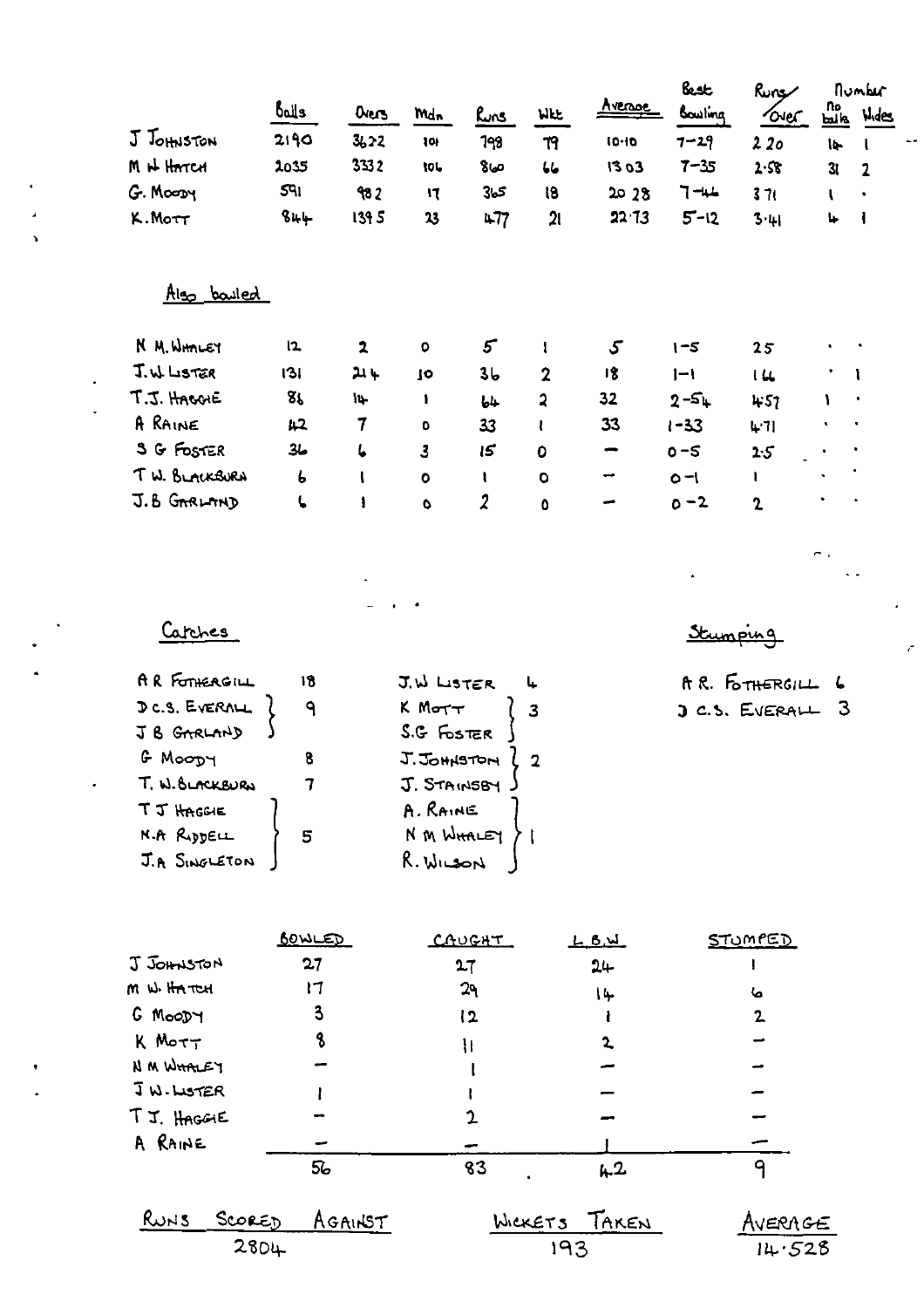## $C<sub>UPS</sub>$

|                 | Mathes  | $\mathbf{r}$ | <b>Runs</b> | itighesh<br>عمد | تمعا<br>ar | أمسعا<br>Inn. | Avenue           | لمناه<br>Ficed | حالمكا<br><u>Ryn</u> | n mber of<br><u>Ls</u> |           |
|-----------------|---------|--------------|-------------|-----------------|------------|---------------|------------------|----------------|----------------------|------------------------|-----------|
| T. N. BLACKBURN | $12 \,$ | 9            | 51          | یج ا            | 8          |               | 54               | ኈ              | 1:30                 | 2                      |           |
| N. A. RIDDELL   | مال     | 15           | 467         | 97              | 4          | W             | 4215             | 583            | 1.25                 | 39                     | 18        |
| $J\mu$ LISTER   | 17      | 17           | 391         | $73^{\degree}$  | lų.        | l3            | 30 <sub>14</sub> | 574            | کیا ۱۰               | 44                     |           |
| J.A. SINGLETON  | 11      | 13           | 23)         | 39              |            | $\mathbf{12}$ | 19.92            | یمنا           | 1.82                 | 15                     |           |
| AR FOTHERGILL   | 15      | ١S           | 198         | 25              | 2          | 13            | 1523             | 200            | 1.31                 | 10                     | ┕         |
| T.J HAGGIE      | 10      | ю            | 128         | $\mu$ 2         |            | ٩             | 14 22            | 188            | u                    | l٤.                    |           |
| G MOODY         | ۱5      | u            | 45          | u               | 3          | 8             | ۍ 5              | 74             | 1.64                 | 3                      | $\bullet$ |

## Also batted

 $\overline{1}$ 

| DCS EVERALL | 12           | 5 | 28        | 10           | 4            |    | 28      | 35          | 1.25     |   | 3         | ٠                        |
|-------------|--------------|---|-----------|--------------|--------------|----|---------|-------------|----------|---|-----------|--------------------------|
| N M WHALEY  | ۹.           | З | ୍ଦ        | 5            | $\mathbf{I}$ | 2. | 45      | lL.         | $1 - 78$ |   |           | ٠                        |
| JB GARLAND  | 12           | 2 | 7         | $\mathbf{T}$ | $\bullet$    | 2  | 3.5     | 8           | $1 - 14$ |   |           | ٠                        |
| K Morr      | 14           |   | $\bullet$ | $\bullet$    | $\bullet$    |    | o       |             |          |   |           | $\bullet$                |
| A RAINE     | $\mathbf{2}$ |   | Ô         | $\bullet$    | ٥            | 1  | $\circ$ | $\mathbf 2$ |          | ۰ | $\bullet$ |                          |
| J. STAINSBY | L            |   | Ō         | O            | O            |    | ٥       | 3           |          |   | ٠         | $\overline{\phantom{a}}$ |
| J. JOHNSTON | W            | 2 | 5.        | $\mathbf{r}$ | $\mathbf{2}$ | 0  |         | 13          | 26       |   | ٠         | $\sim$                   |
| M N HATCH   | 16           |   |           | ı۴           |              | 0  |         | ↳           | ъ.       |   | $\bullet$ |                          |

### Played but did not but

| R WILSON    | 2 |
|-------------|---|
| A. CROWTHER | L |
| A DANIELS   | ١ |

SG FOSTER  $\mathbf{l}$ 

N RAINE  $\mathbf{I}$ 



 $\ddot{\phantom{1}}$ 

 $\ddotsc$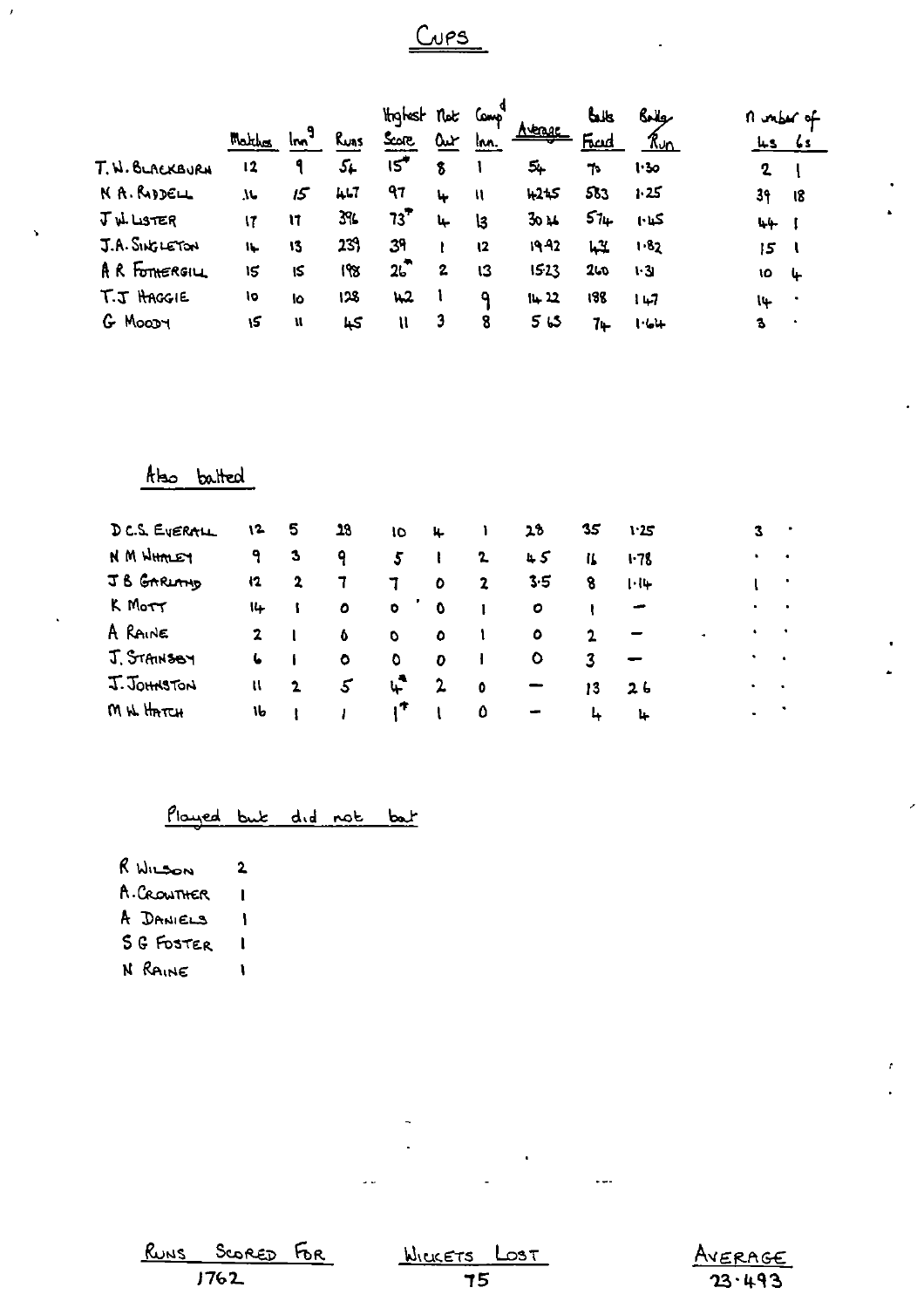|                  | $0$             | Ours     | Mdn       | Runs | <u>Nks</u> | Avence  | &st<br><u>bowing</u> | Runs<br>഻഻൧൷ | $\frac{R_{\text{out}}}{R_{\text{out}}}$ | Rumber of<br>Wides |
|------------------|-----------------|----------|-----------|------|------------|---------|----------------------|--------------|-----------------------------------------|--------------------|
| J JOHNSTON       | 733             | 121      | 19        | 355  | 29         | $12.2+$ | $6 - 34$             | 293          | 5                                       | $\mathbf{r}$       |
| M. W. HATCH      | 1019            | $167 +$  | 8         | 722  | 54         | 1337    | $L - B$              | 431          | 10                                      | 3                  |
| K.Morr           | 53 <sub>o</sub> | $88 - 1$ | 8         | 408  | 20         | 204     | ۍ- µ                 | 443          | $\bullet$                               | J                  |
| Also bowled      |                 |          |           |      |            |         |                      |              |                                         |                    |
| <b>NM NHALEY</b> | 32              | 5        | $\bullet$ | 39   |            | 39      | $1 - 39$             | 7.9          | ٠                                       | 2                  |
| R WILSON         | 31              | 5        | $\bullet$ | ەبە  | I          | هبا     | $1 - 40$             | 8            |                                         | ٠                  |

Grebes

Stumping

 $\sim$   $\sim$ 

 $\ddot{\phantom{0}}$ 

 $\ddotsc$ 

| G. MooJT       | A J CROWTHER    | A.R. FOTHERSILL $8$ |
|----------------|-----------------|---------------------|
| N.A RUDELL     | J. JOHNSTON     | DCS. EVERALL 3      |
| T W. BLACKBURN | J A. SINGLETON  |                     |
| D CS. EVERALL  | N.M WHALEY      |                     |
| J B GARLAND    | S.G FOSTER      |                     |
| T.J HngaiE     | A.R. FOTHERGILL |                     |
|                | $J, W$ LISTER   |                     |
|                | J STMASEY       |                     |

|            | <u>BOWLED</u> | CAUGHT | LBU. | <b>STUMPED</b> |
|------------|---------------|--------|------|----------------|
| J JOHNSTON | 10            |        |      |                |
| M.W. HATCH | 20            | 23     |      |                |
| $K$ Morr   | ዔ             | lo     |      |                |
| NM WHALEY  |               |        |      |                |
| R WILSON   |               |        |      |                |
|            | 39            | 3يا    | בו   |                |

|      | RUNS SCORED AGAINST | WICKETS TAKEN | <u>AVERAGE</u> |
|------|---------------------|---------------|----------------|
| 1703 |                     | ा।प           | 14.31          |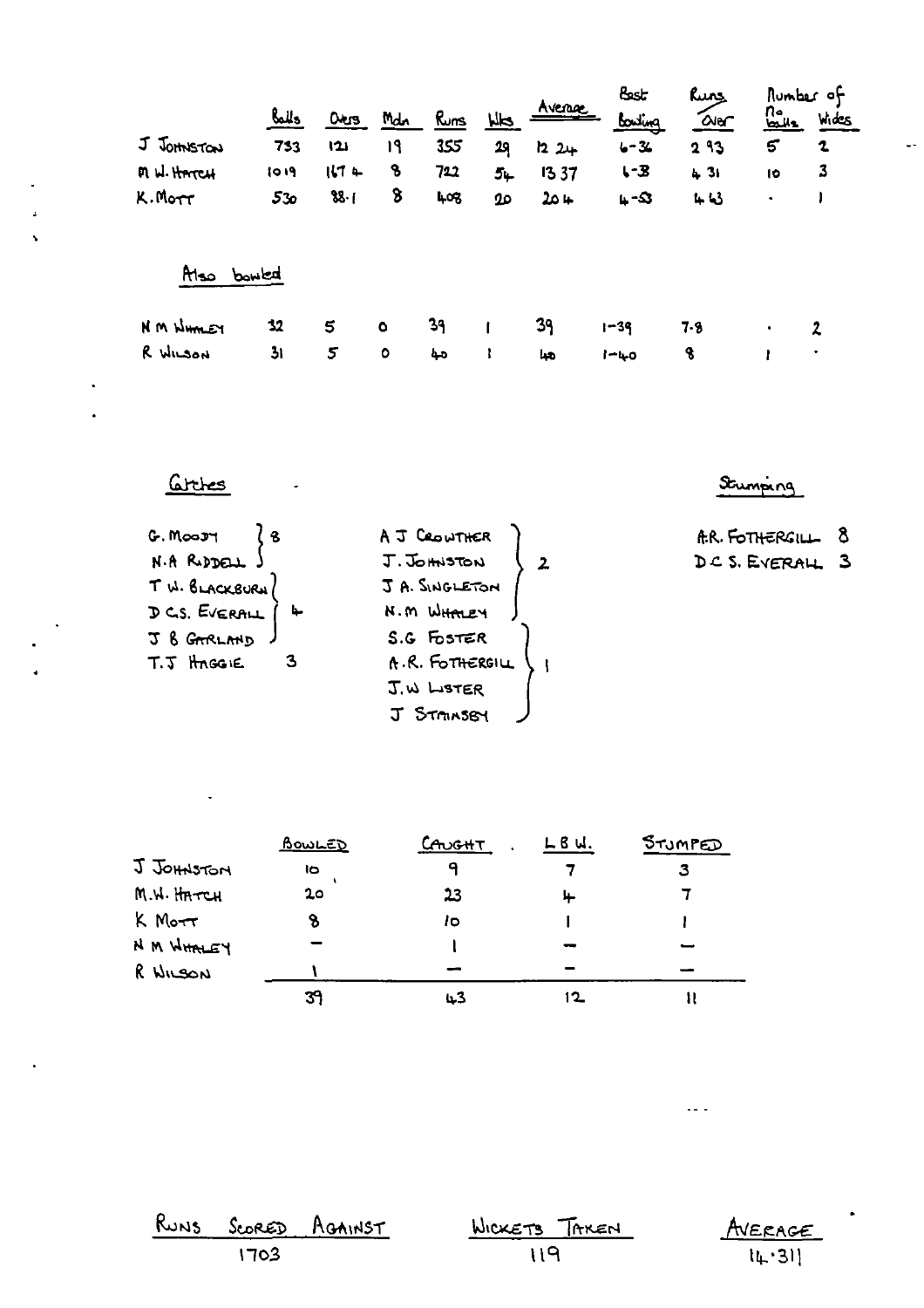## BOWLING

L.

 $\ddot{\phantom{0}}$ 

| 7<br>WICKETS | J. Jomston                  | $7 - 29$   | v.           | STATHONIA            | Home        |
|--------------|-----------------------------|------------|--------------|----------------------|-------------|
|              | M W HATCH                   | $7 - 35$   | Y            | STOCKTON             | AWAY        |
|              | G Moopy                     | $7 - 110$  | ¥            | HARTLEPOOL           | Away        |
| 6 MICKETS    | J JOHNSTON                  | $6 - 21$   | V.           | GUISBOROUGH          | Hway        |
|              | J<br>JOHNSTON               | $6 - 29$   | Y            | MARSKE               | Home        |
|              | W HATCH<br>M                | $6 - 36$   | ¥            | BISHOP AUCKLAND      | Awm         |
|              | $\mathfrak{L}$<br>Jathiston | $6 - 36$   | Ñ            | THORNABY             | HOME        |
|              | J<br>Johnston               | $6 - 37$   | Y            | SALTBURN             | Awry        |
|              | J. JOHNSTON                 | $6 - 38$   | v            | <b>MIDDLESBROUGH</b> | HOME        |
|              | M W HATCH                   | $6 - 38$   | <b>V</b>     | BURCKHALL            | HOME        |
|              | J. JOHNSTON                 | $6 - 40$   | Ń.           | NORMANOY HALL        | <b>HAWA</b> |
|              | J. Johnston                 | $6 - 81$   | v            | SINTHONIA            | Away        |
| 5 WICKETS    | K.<br>Motr                  | $5 - 12$   | v.           | R.A.                 | Home        |
|              | K.<br>M <sub>off</sub>      | $5 - 22$   | Y            | NORTHALLERTON        | Awry        |
|              | J JOHNSTON                  | $5 - 24$   | $\checkmark$ | BLACKHALL            | AWAY        |
|              | M.W HATCH                   | $5 - 27$   | Y.           | SERHAM HARBOUR       | AWAY        |
|              | m w Harren                  | $5 - 29$   | A.           | BLACKHALL            | Away        |
|              | M w HATCH                   | $, 5 - 37$ | Y            | UsHAW Moor           | rnwa        |
|              | J JOHNSTON                  | $5 - 45$   | Y            | BISHOP AUCKLAND      | Hone        |
|              | M W. HATCH                  | $5 - 50$   | ¥            | CROOK                | NEUTRAL     |
|              | M.W. HATCH                  | $5 - 60$   | N            | MARSKE               | AWAY        |
|              | M W. HATCH                  | $5 - 89$   | V            | HARTLEPOOL           | HomE        |

 $\ddot{\cdot}$ 

 $\mathcal{I}$ 

# RESULTS

|              |         |     |      |      | ົມP |                |  |
|--------------|---------|-----|------|------|-----|----------------|--|
|              |         | Way | 7دمہ | Dann | Wou | Lost           |  |
| BATTING IST. | Home    | 4.  |      | З    | Ŀ.  |                |  |
|              | AWAT    |     |      | 3    |     | $\overline{2}$ |  |
|              | NEUTRAL |     |      |      |     |                |  |
| BATTING 200  | HanE    | 4   |      |      | 2   |                |  |
|              | Arian   | 6   |      | ↳    |     |                |  |
|              | NEUTRAL |     |      |      | 2   |                |  |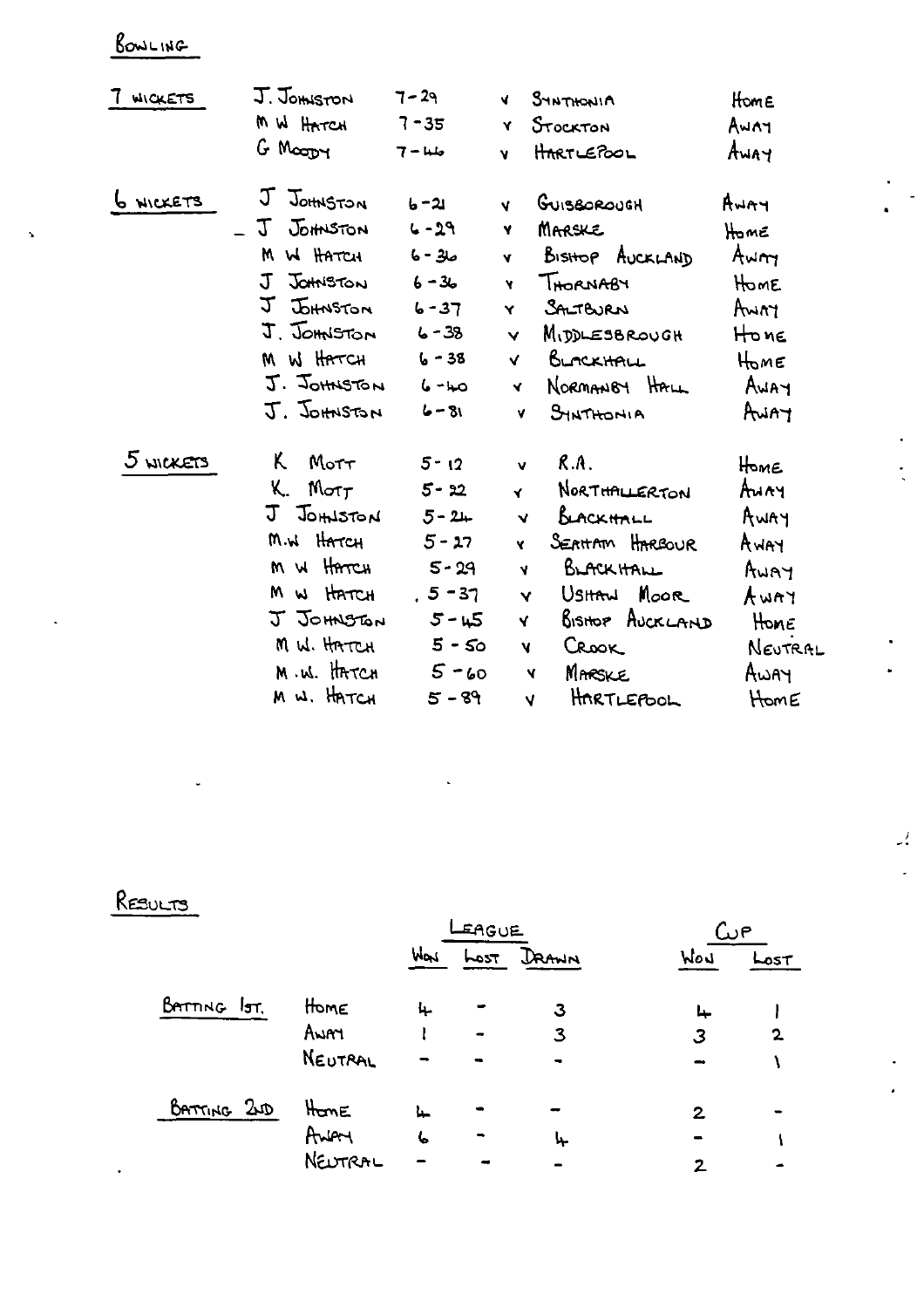## BATTING

| <b>100s</b> | J.W. LISTER<br>$J.W.$ Lister               | $12 +$<br>MIDDLESBROUGH<br>$(\bullet)$<br>105 <sup>2</sup><br>GUISBOROUGH<br>N                              | $50$ off $45$ balls<br>88        | 阳呼<br>125 |
|-------------|--------------------------------------------|-------------------------------------------------------------------------------------------------------------|----------------------------------|-----------|
|             |                                            | (5)                                                                                                         |                                  | طباا      |
| 50s         | T J. HAGGIE<br>N.A. RIDDELL<br>T.J. HAGGIE | 98 <sup>4</sup><br><b>GUISEOROUGH</b><br>$\mathbf{u}$<br>v<br>9788<br>$(k)^{(NEUT)}$<br>Y.<br>NORTHALLERTON | $83$ balls<br>၃၀ နေ့<br>49<br>40 |           |
|             | T J Hncore                                 | $87$ <sup>1</sup><br>REDCAR<br>$(\mathcal{L})$<br>Y                                                         | 87                               |           |
|             | N A. RUDDELL                               | 86<br>$(\tilde{\mathbf{r}})$<br>MARKE<br>٧                                                                  | 58                               |           |
|             | J.W. LISTER                                | 83<br>HARTLEPOOL<br><b>V</b><br>k)                                                                          | 38                               |           |
|             | $N.A.$ Repose                              | 82<br>BLACKHALL<br>(4)<br>v                                                                                 | 78                               |           |
|             | J W. LISTER                                | <b>BI</b><br>STOCKTON<br>(L)<br>v                                                                           | 76                               |           |
|             | JA SINGLETON                               | $80^{\textcolor{red}{\textbf{T}}}$<br>STOCKTON<br>۷<br>(L.)                                                 | 104                              |           |
|             | N.A. RIDDELL                               | 74<br>REDCAR<br>V<br>$\mathcal{L}$                                                                          | 63                               |           |
|             | J W LISTER                                 | $73^{\bullet}$<br>THORNABY<br>(ራ)<br>¥.                                                                     | 63                               |           |
|             | N.A. RUDELL                                | 71<br>THORNABY<br>M<br>$(\bullet)$                                                                          | 37                               |           |
|             | N.A. RIDDELL                               | 68<br>TUDHOE<br>м<br>(newt                                                                                  | 100                              |           |
|             | T.J. HAGGIE                                | టో<br>NORMANBY HALL<br>v.<br>(م                                                                             | 74                               |           |
|             | J. W. LISTER                               | 65<br>SYNTHONIA<br>(၀.)<br>v                                                                                | 123                              |           |
|             | JW. LISTER                                 | 65<br>BLACKHALL<br>اسمبر<br>مسا<br>v                                                                        | 93                               |           |
|             | $J. W.$ LISTER                             | 60 <sup>7</sup><br>GUISBOROUGH<br>Ā.<br>أبعا                                                                | 41                               |           |
|             | J W. LUSTER                                | 56<br>NORTHALERTON<br>$(\mathcal{L})$<br>v.                                                                 | 12 <sub>1</sub>                  |           |
|             | JW LISTER                                  | SHOTLEY BRIDGE<br>54<br>(七)<br>۷                                                                            | 57                               |           |
|             | NA. RIDELL                                 | STOCKTON<br>$5 +$<br>$(\cdot)$<br>v                                                                         | 56                               |           |
|             | TJ HAGGIE                                  | $54 -$<br>$\sim$<br>MARSKE<br>v                                                                             | 94                               |           |
|             | N A. RIDDELL                               | 54<br>BISHOP AUCKLAND<br>(a<br>۷                                                                            | 40                               |           |
|             | HAGGIE<br>て了                               | 53"<br>NORTHALLERTON<br>(⊶                                                                                  | $\mathsf{L}\mathsf{L}$           |           |
|             | RIDDELL<br>N A                             | SALTBURN<br>53<br>v<br>(م                                                                                   | 82                               |           |
|             | RIDDELL<br>NΑ                              | MARSKE<br>53<br>Y.<br>$(\textcolor{red}{\bullet})$                                                          | 94                               |           |
|             | NA RIDDELL                                 | 53<br>RA.<br>り<br>Y                                                                                         | LL.                              |           |

l,

FASTEST FIFTY N.A RIDDELL V BISHOP AUCKLAND off 40 balls

 $\overline{\phantom{a}}$ 

| $H$ GHEST | LEAGUE | PARTNE |
|-----------|--------|--------|
|           |        |        |

 $\sim$   $-$ 

ERSHIPS

| $\mathsf{I}$ | <b>WKT</b>       | $213^{4}$          | J.J. LISTER + T.J HAGGIE V GUISBOROUGH        | Home |
|--------------|------------------|--------------------|-----------------------------------------------|------|
| $2\nu$       | WKT.             | 144                | J.W. LISTER & N.A. RIDDELL V BLACKHALL        | Home |
| حجا          | WK1.             | $53^{\ast}$        | TJ. HAGGIE & J.A. SINGLETON V BLACKHALL       | AWAY |
|              | LITH WKT.        | 81                 | N.A. RUDIELL & A.R FOTHERGILL Y MARSKE        | HOME |
|              | $5n$ NKT.        | 69                 | N.R.R. DDELL . TW BLACKBURN Y MARSKE          | Awry |
| LTH          | WKT.             | 58                 | $N.A.$ Reposit + S.G FOSTER $V$ MippLESBROUGH | HomE |
|              | $7\pi$ $\mu$ KT. | ျာ                 | NA RODELL . J.B GARLAND & MARSKE              | AWAY |
| $8\pi$       | <b>WKT</b>       | 11                 | AR FOTHERGILL . D.C.S. EVERALL & HARTLEPOOL   | AWAY |
| ᠲᡕᠷ          | <b>WKT</b>       | $\mathbf{I}$       | DCS. EVERALL . J JOHNSTON Y HARTLEPOOL        | AWAY |
| IOTH         | <b>WKT</b>       | $\mathsf{L}^\star$ | J JOHNSTON , M.W. HATCH V HARTLEPOOL          | AWAY |
|              |                  |                    |                                               |      |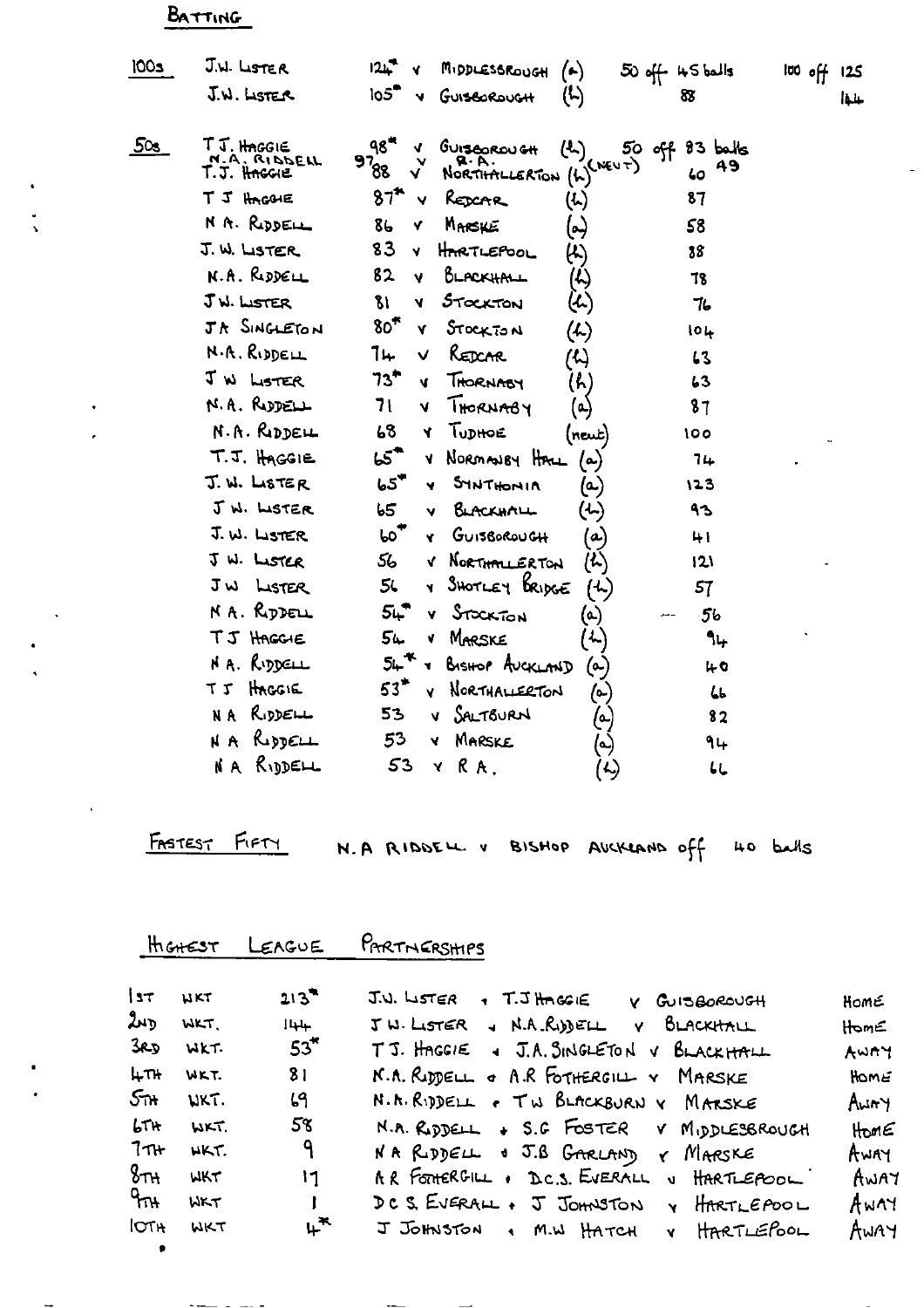## LEAGUE

|                 | baycer | Crucht | LB.W. | STUMPED | $R_{M}$ $Q_{UT}$         |
|-----------------|--------|--------|-------|---------|--------------------------|
| J.W. LISTER     | 5      | Δ      |       |         |                          |
| J.J. HAGGIE     |        |        |       |         |                          |
| - N.A. RIDDELL  |        | \⊾     |       |         |                          |
| - JA SNGLETON   |        | L.     |       |         |                          |
| G MOODY         |        | 2      |       |         |                          |
| T. W BLACKBURN  |        |        |       |         |                          |
| A. R FOTHERGILL | 3      | 3      |       |         |                          |
| DCS. EVERALL    |        |        |       |         |                          |
| S.G FOSTER      |        |        |       |         |                          |
| J B GARLAND     |        |        |       |         |                          |
| J JOHNSTON      |        |        |       |         |                          |
| M W. HATCH      |        |        |       |         |                          |
|                 | 33     | عبا    | - 8   | 2       | . 3                      |
|                 |        |        |       |         |                          |
|                 |        |        |       |         |                          |
|                 |        |        |       |         |                          |
|                 |        |        |       |         | $\overline{\phantom{a}}$ |

 $\cdot$ 

z.

ŗ.

 $Q$ </u>

|                | <u> BOWLED</u> | CAUGHT | L <sub>8</sub> N | STUMPED | $RuN$ $OUT$ |
|----------------|----------------|--------|------------------|---------|-------------|
| T. H BLACKBURN |                |        |                  |         |             |
| R.A RIDELL     |                |        |                  |         |             |
| J W. LISTER    |                | ١o     |                  |         |             |
| J.A SINGLETON  |                |        |                  | 2       |             |
| A.R FOTHERGILL |                |        |                  |         |             |
| TJ HAGGIE      |                | 3      |                  |         |             |
| G MOODY        |                | ц.     |                  |         |             |
| D.C.S. EVERALL |                |        |                  |         |             |
| NM WHALEY      |                |        |                  |         |             |
| J.B GARLAND    |                |        |                  |         |             |
| k.Mort         |                |        |                  |         |             |
| A. RAINE       |                |        |                  |         |             |
| J STAINSBY     |                |        |                  |         |             |
|                | 28             | ц.     |                  |         |             |